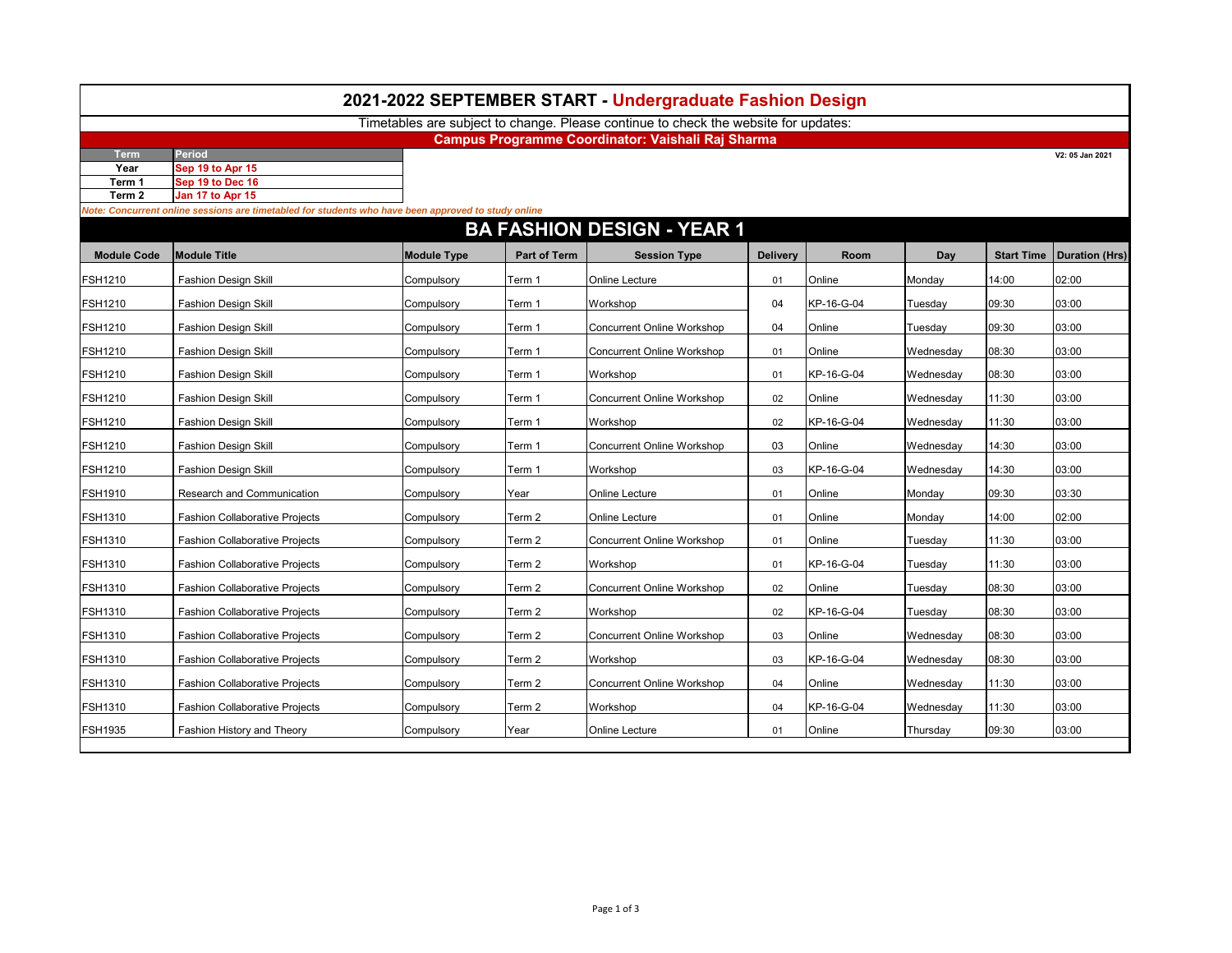|                    |                                                                                                                         |                    |                     | Timetables are subject to change. Please continue to check the website for updates: |                 |             |           |                   |                       |
|--------------------|-------------------------------------------------------------------------------------------------------------------------|--------------------|---------------------|-------------------------------------------------------------------------------------|-----------------|-------------|-----------|-------------------|-----------------------|
|                    |                                                                                                                         |                    |                     | Campus Programme Coordinator: Vaishali Raj Sharma                                   |                 |             |           |                   |                       |
| <b>Term</b>        | Period                                                                                                                  |                    |                     |                                                                                     |                 |             |           |                   | V2: 05 Jan 2021       |
| Year               | Sep 19 to Apr 15                                                                                                        |                    |                     |                                                                                     |                 |             |           |                   |                       |
| Term 1             | Sep 19 to Dec 16                                                                                                        |                    |                     |                                                                                     |                 |             |           |                   |                       |
| Term 2             | Jan 17 to Apr 15<br>Note: Concurrent online sessions are timetabled for students who have been approved to study online |                    |                     |                                                                                     |                 |             |           |                   |                       |
|                    |                                                                                                                         |                    |                     |                                                                                     |                 |             |           |                   |                       |
|                    |                                                                                                                         |                    |                     | <b>BA FASHION DESIGN - YEAR 2</b>                                                   |                 |             |           |                   |                       |
| <b>Module Code</b> | <b>Module Title</b>                                                                                                     | <b>Module Type</b> | <b>Part of Term</b> | <b>Session Type</b>                                                                 | <b>Delivery</b> | <b>Room</b> | Day       | <b>Start Time</b> | <b>Duration (Hrs)</b> |
| <b>FSH2210</b>     | Menswear Design                                                                                                         | Compulsory         | Term 1              | <b>Online Lecture</b>                                                               | 01              | Online      | Friday    | 09:30             | 03:00                 |
| <b>FSH2210</b>     | Menswear Design                                                                                                         | Compulsory         | Term 1              | Concurrent Online Workshop                                                          | 01              | Online      | Thursday  | 08:30             | 03:00                 |
| <b>FSH2210</b>     | Menswear Design                                                                                                         | Compulsory         | Term 1              | Workshop                                                                            | 01              | KP-16-G-04  | Thursday  | 08:30             | 03:00                 |
| <b>FSH2210</b>     | Menswear Design                                                                                                         | Compulsory         | Term 1              | Concurrent Online Workshop                                                          | 02              | Online      | Thursday  | 11:30             | 03:00                 |
| <b>FSH2210</b>     | Menswear Design                                                                                                         | Compulsory         | Term 1              | Workshop                                                                            | 02              | KP-16-G-04  | Thursday  | 11:30             | 03:00                 |
| <b>FSH2710</b>     | Fashion Design Internship                                                                                               | Compulsory         | Year                | <b>Online Lecture</b>                                                               | 01              | Online      | Tuesday   | 09:30             | 02:00                 |
| <b>FSH2935</b>     | <b>Fashion Culture and Industry</b>                                                                                     | Compulsory         | Year                | <b>Online Lecture</b>                                                               | 01              | Online      | Wednesdav | 09:30             | 03:00                 |
| <b>FSH2910</b>     | <b>Fashion Industry Project</b>                                                                                         | Compulsory         | Term 2              | Concurrent Online Workshop                                                          | 01              | Online      | Thursday  | 08:30             | 03:00                 |
| <b>FSH2910</b>     | <b>Fashion Industry Project</b>                                                                                         | Compulsory         | Term <sub>2</sub>   | Workshop                                                                            | 01              | KP-16-G-04  | Thursday  | 08:30             | 03:00                 |
| <b>FSH2910</b>     | <b>Fashion Industry Project</b>                                                                                         | Compulsory         | Term 2              | Concurrent Online Workshop                                                          | 02              | Online      | Thursday  | 11:30             | 03:00                 |
| <b>FSH2910</b>     | <b>Fashion Industry Project</b>                                                                                         | Compulsory         | Term 2              | Workshop                                                                            | 02              | KP-16-G-04  | Thursday  | 11:30             | 03:00                 |
| <b>FSH2910</b>     | Fashion Industry Project                                                                                                | Compulsory         | Term <sub>2</sub>   | <b>Online Lecture</b>                                                               | 01              | Online      | Friday    | 09:00             | 03:00                 |